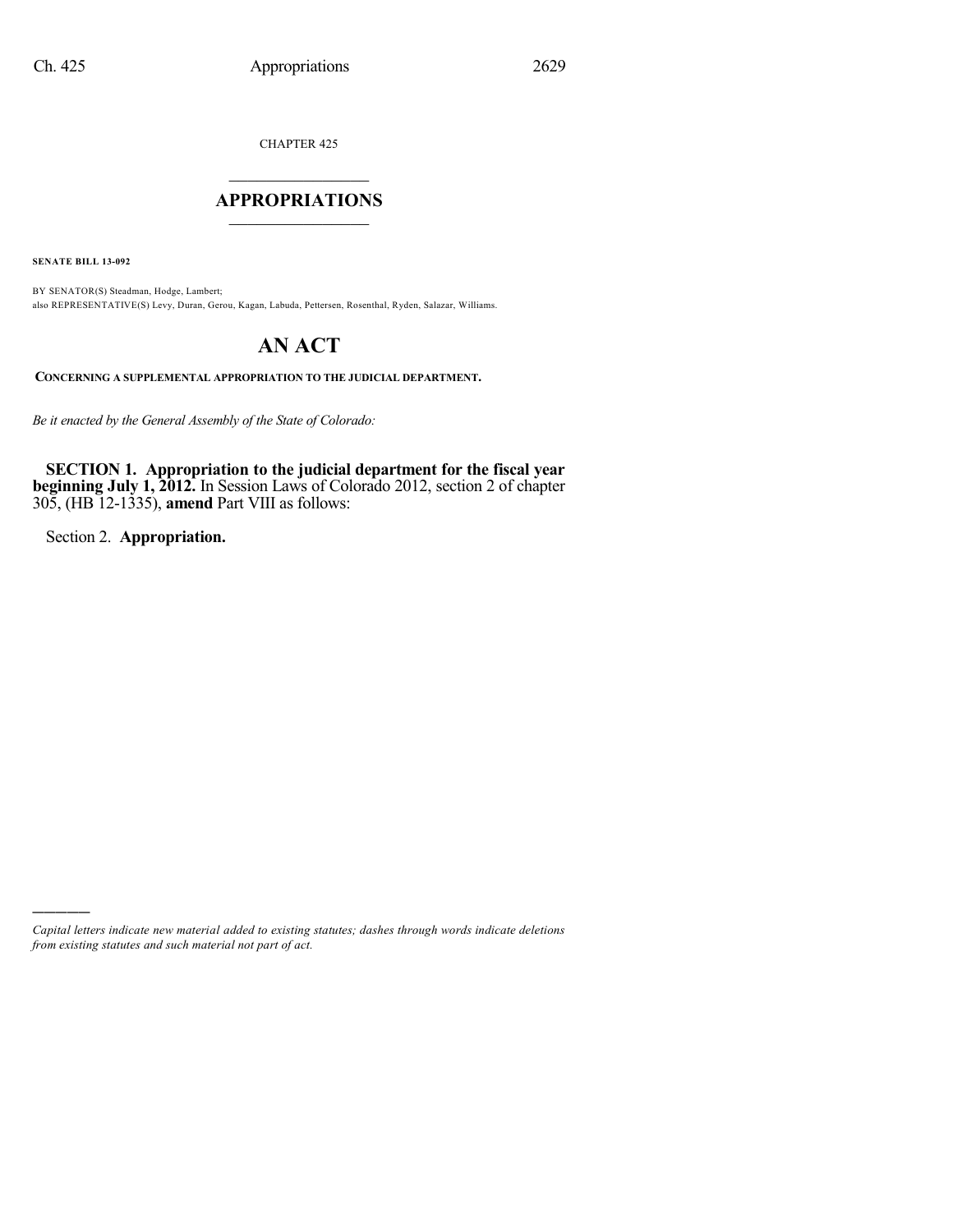|                                        |                                 |                              | APPROPRIATION FROM                  |                                                      |    |                           |    |                                             |                                |  |  |  |
|----------------------------------------|---------------------------------|------------------------------|-------------------------------------|------------------------------------------------------|----|---------------------------|----|---------------------------------------------|--------------------------------|--|--|--|
|                                        | ITEM &<br><b>SUBTOTAL</b><br>\$ | <b>TOTAL</b><br>$\mathbb{S}$ | <b>GENERAL</b><br><b>FUND</b><br>\$ | <b>GENERAL</b><br><b>FUND</b><br><b>EXEMPT</b><br>\$ | \$ | CASH<br><b>FUNDS</b>      | \$ | <b>REAPPROPRIATED</b><br><b>FUNDS</b><br>\$ | <b>FEDERAL</b><br><b>FUNDS</b> |  |  |  |
|                                        |                                 |                              |                                     | <b>PART VIII</b><br><b>JUDICIAL DEPARTMENT</b>       |    |                           |    |                                             |                                |  |  |  |
| (1) SUPREME COURT/COURT OF APPEALS     |                                 |                              |                                     |                                                      |    |                           |    |                                             |                                |  |  |  |
| Appellate Court Programs <sup>33</sup> | 11,559,237                      |                              | 10,226,847                          |                                                      |    | 1,332,390 <sup>a</sup>    |    |                                             |                                |  |  |  |
|                                        |                                 |                              | $(122.5$ FTE)                       |                                                      |    | $(17.5$ FTE)              |    |                                             |                                |  |  |  |
| <b>Attorney Regulation</b>             | 7,000,000                       |                              |                                     |                                                      |    | $7,000,000(I)^{b}$        |    |                                             |                                |  |  |  |
|                                        |                                 |                              |                                     |                                                      |    | $(56.0$ FTE)              |    |                                             |                                |  |  |  |
| Continuing Legal                       |                                 |                              |                                     |                                                      |    |                           |    |                                             |                                |  |  |  |
| Education                              | 410,000                         |                              |                                     |                                                      |    | $410,000(I)^c$            |    |                                             |                                |  |  |  |
|                                        |                                 |                              |                                     |                                                      |    | $(4.0$ FTE)               |    |                                             |                                |  |  |  |
| State Board of                         |                                 |                              |                                     |                                                      |    |                           |    |                                             |                                |  |  |  |
| Law Examiners                          | 1,050,000                       |                              |                                     |                                                      |    | 1,050,000(I) <sup>d</sup> |    |                                             |                                |  |  |  |
|                                        |                                 |                              |                                     |                                                      |    | $(7.0$ FTE)               |    |                                             |                                |  |  |  |
| Law Library                            | 500,000                         |                              |                                     |                                                      |    | $500,000(I)^e$            |    |                                             |                                |  |  |  |
|                                        | 705,992                         |                              |                                     |                                                      |    |                           |    | $205,992$ <sup>f</sup>                      |                                |  |  |  |
|                                        |                                 |                              |                                     |                                                      |    | $(1.5 FTE)$               |    |                                             |                                |  |  |  |
|                                        |                                 |                              |                                     |                                                      |    | $(2.5$ FTE)               |    | $(1.0$ FTE)                                 |                                |  |  |  |

20,519,237 20,725,229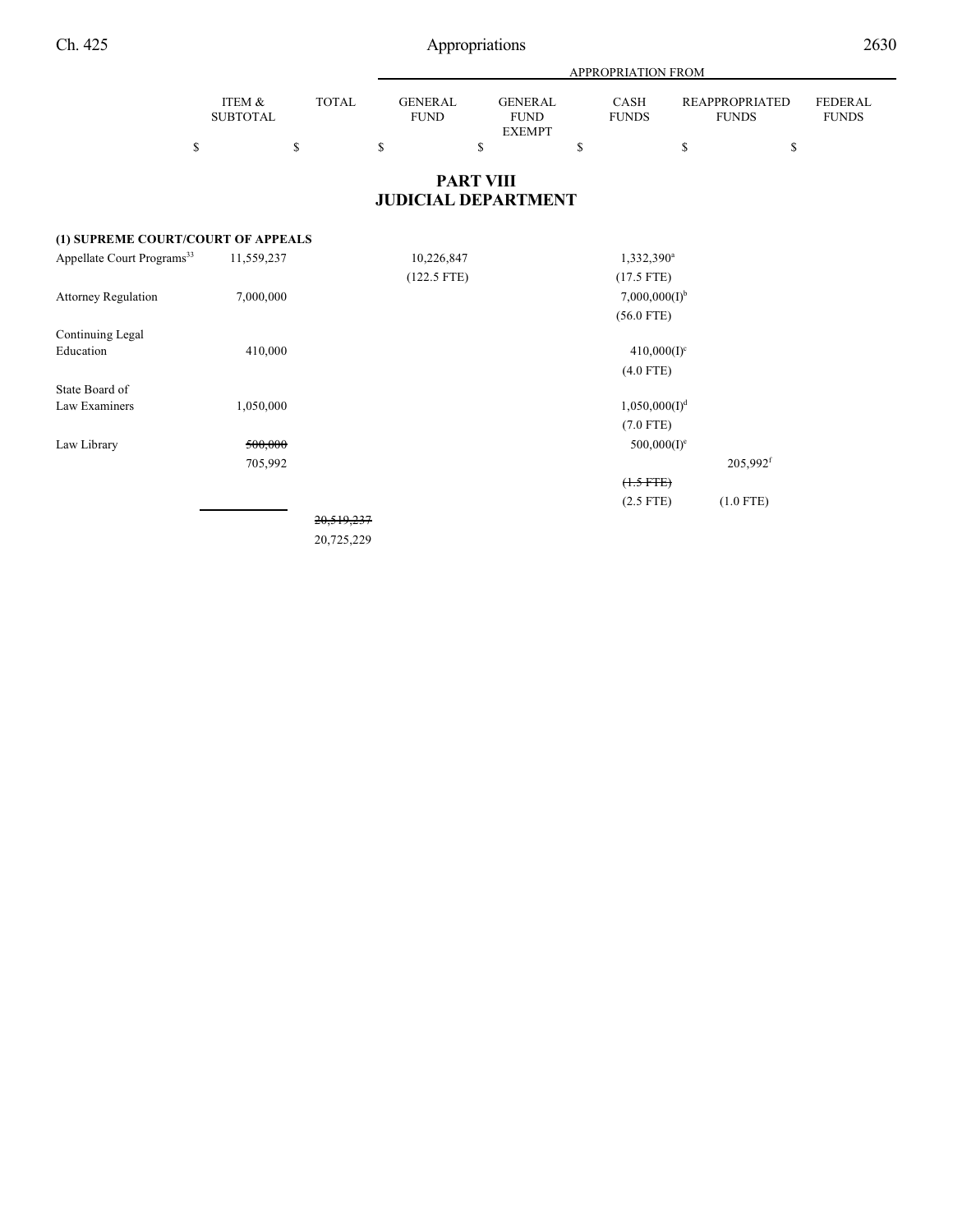<sup>a</sup> Of this amount, \$1,264,390 shall be from the Judicial Stabilization Cash Fund created in Section 13-32-101 (6), C.R.S., and \$68,000 shall be from various fees and cost recoveries.

<sup>b</sup> This amount shall be from annual attorney registration fees established by the Colorado Supreme Court pursuant to the Colorado Rules of Civil Procedure, Chapter 18, Rule 227 for the Attorney Regulation Committee, the Attorney Regulation Counsel, and the Presiding Disciplinary Judge established by the Colorado Rules of Civil Procedure, Chapter 20, Rules 251.2, 251.3, and 251.16. These moneys are included for informational purposes as they are continuously appropriated under the Judicial Department's constitutional authority.

<sup>c</sup> This amount shall be from annual attorney registration fees established by the Colorado Supreme Court pursuant to the Colorado Rules of Civil Procedure, Chapter 18, Rule 227 for the Board of Continuing Legal and Judicial Education established by the Colorado Rules of Civil Procedure, Chapter 20, Rule 260.3. These moneys are included for informational purposes as they are continuously appropriated under the Judicial Department's constitutional authority.

<sup>d</sup> This amount shall be from law examination application fees established by the Colorado Supreme Court pursuant to the Colorado Rules of Civil Procedure, Chapter 18, Rules 201.2 and 201.4. These moneys are included for informational purposes as they are continuously appropriated under the Judicial Department's constitutional authority.

<sup>e</sup> This amount shall be from appellate court filing fees and other fees credited to the Supreme Court Library Fund created in Section 13-2-120, C.R.S. These moneys are included for informational purposes as they are continuously appropriated under the Judicial Department's constitutional authority.

 $^{\rm f}$  This amount shall be from moneys transferred from the Department of Law and the Legislative Department.

#### **(2) COURTS ADMINISTRATION**

### **(A) Administration and Technology**

| General Courts          |            |               |                          |               |
|-------------------------|------------|---------------|--------------------------|---------------|
| Administration          | 16,079,848 | 11,438,402    | $2,518,836$ <sup>a</sup> | $2,122,610^b$ |
|                         | 17,454,187 |               | 3,893,175 <sup>a</sup>   |               |
|                         |            | $(166.4$ FTE) | $(27.0$ FTE)             | $(2.0$ FTE)   |
| Information Technology  |            |               |                          |               |
| Infrastructure          | 5,952,101  | 403.094       | $5,549,007$ °            |               |
| Statewide Indirect Cost |            |               |                          |               |
| Assessment              | 110,175    |               | $110, 175$ <sup>d</sup>  |               |
| Departmental Indirect   |            |               |                          |               |
| Cost Assessment         | 1,870,435  |               | 1,870,435 <sup>d</sup>   |               |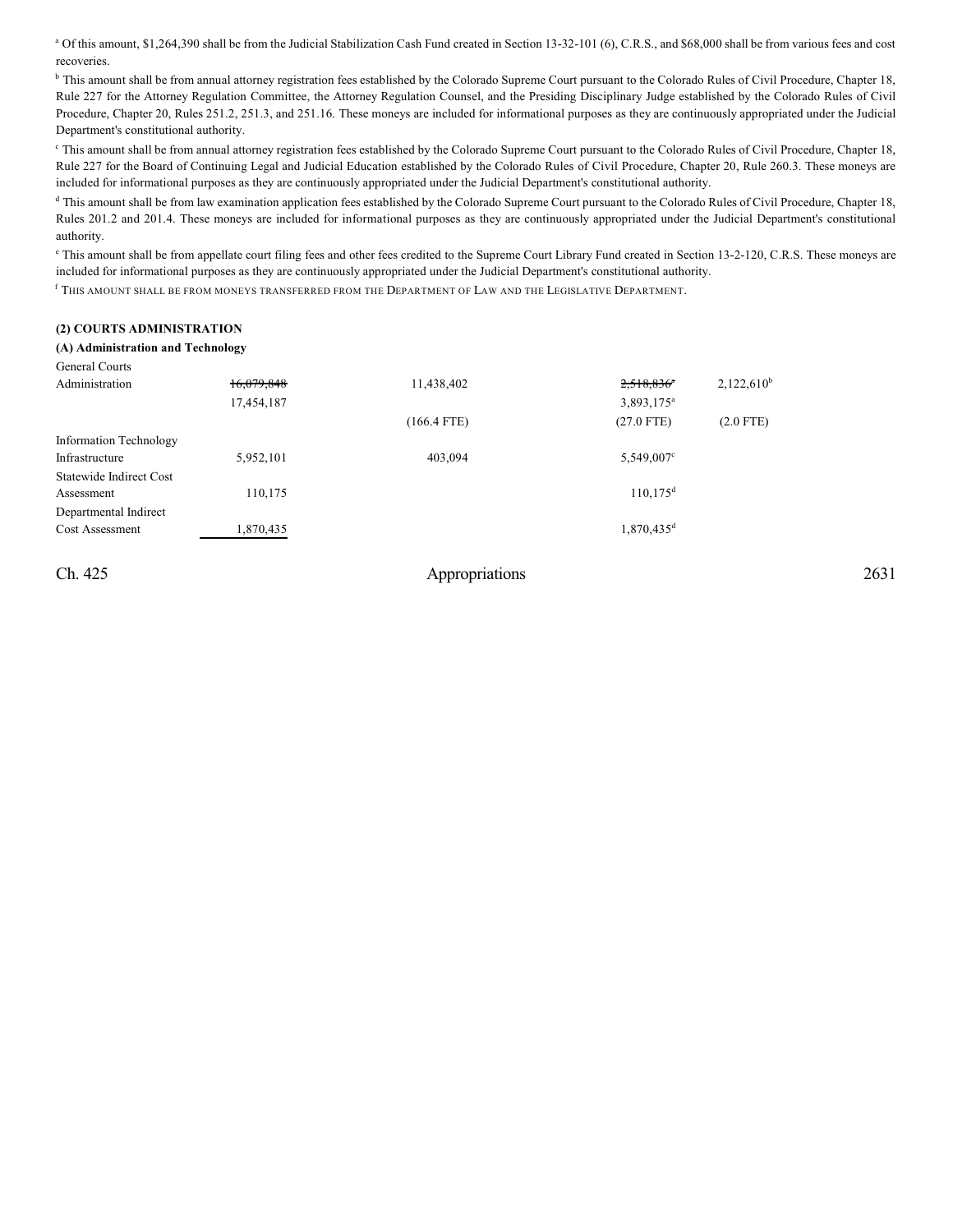|   |                           |              |                               | <b>APPROPRIATION FROM</b>                      |                             |                                       |                         |  |  |  |  |  |
|---|---------------------------|--------------|-------------------------------|------------------------------------------------|-----------------------------|---------------------------------------|-------------------------|--|--|--|--|--|
|   | ITEM &<br><b>SUBTOTAL</b> | <b>TOTAL</b> | <b>GENERAL</b><br><b>FUND</b> | <b>GENERAL</b><br><b>FUND</b><br><b>EXEMPT</b> | <b>CASH</b><br><b>FUNDS</b> | <b>REAPPROPRIATED</b><br><b>FUNDS</b> | FEDERAL<br><b>FUNDS</b> |  |  |  |  |  |
| S |                           | S            | \$                            | \$                                             | \$                          |                                       | Œ                       |  |  |  |  |  |
|   | 24,012,559<br>25,386,898  |              |                               |                                                |                             |                                       |                         |  |  |  |  |  |

<sup>a</sup> Of this amount, an estimated \$2,375,206 \$3,749,545 shall be from the Judicial Department Information Technology Cash Fund created in Section 13-32-114 (1), C.R.S., and an estimated \$143,630 shall be from various sources of cash funds.

<sup>b</sup> Of this amount, an estimated \$2,012,435 \$1,870,435 shall be from departmental indirect cost recoveries and RECOVERIES, AN ESTIMATED \$142,000 SHALL BE FROM INDIRECT COST RECOVERIES FROM FEDERAL GRANTS TO COVER BOTH DEPARTMENTAL AND STATEWIDE INDIRECT COSTS, AND an estimated \$110,175 shall be from statewide indirect cost recoveries collected by the Judicial Department.

<sup>c</sup> This amount shall be from the Judicial Department Information Technology Cash Fund created in Section 13-32-114 (1), C.R.S.

<sup>d</sup> These amounts shall be from various fees and cost recoveries.

| (B) Central Appropriations                            |              |            |                        |
|-------------------------------------------------------|--------------|------------|------------------------|
| Health, Life, and Dental                              | 23, 232, 188 | 21,290,385 | 1,941,803 <sup>a</sup> |
| Short-term Disability                                 | 349.969      | 288,404    | $61,565^{\rm a}$       |
| S.B. 04-257 Amortization                              |              |            |                        |
| <b>Equalization Disbursement</b>                      | 5,588,172    | 4,454,618  | 1,133,554 <sup>a</sup> |
| S.B. 06-235 Supplemental<br>Amortization Equalization |              |            |                        |
| Disbursement                                          | 4,628,957    | 3,680,446  | 948,511 <sup>a</sup>   |
|                                                       |              |            |                        |
| <b>Salary Survey</b>                                  | 1,352,600    | 309,680    | $1,042,920^b$          |
| Workers' Compensation                                 | 1,712,924    | 1,712,924  |                        |
|                                                       |              |            |                        |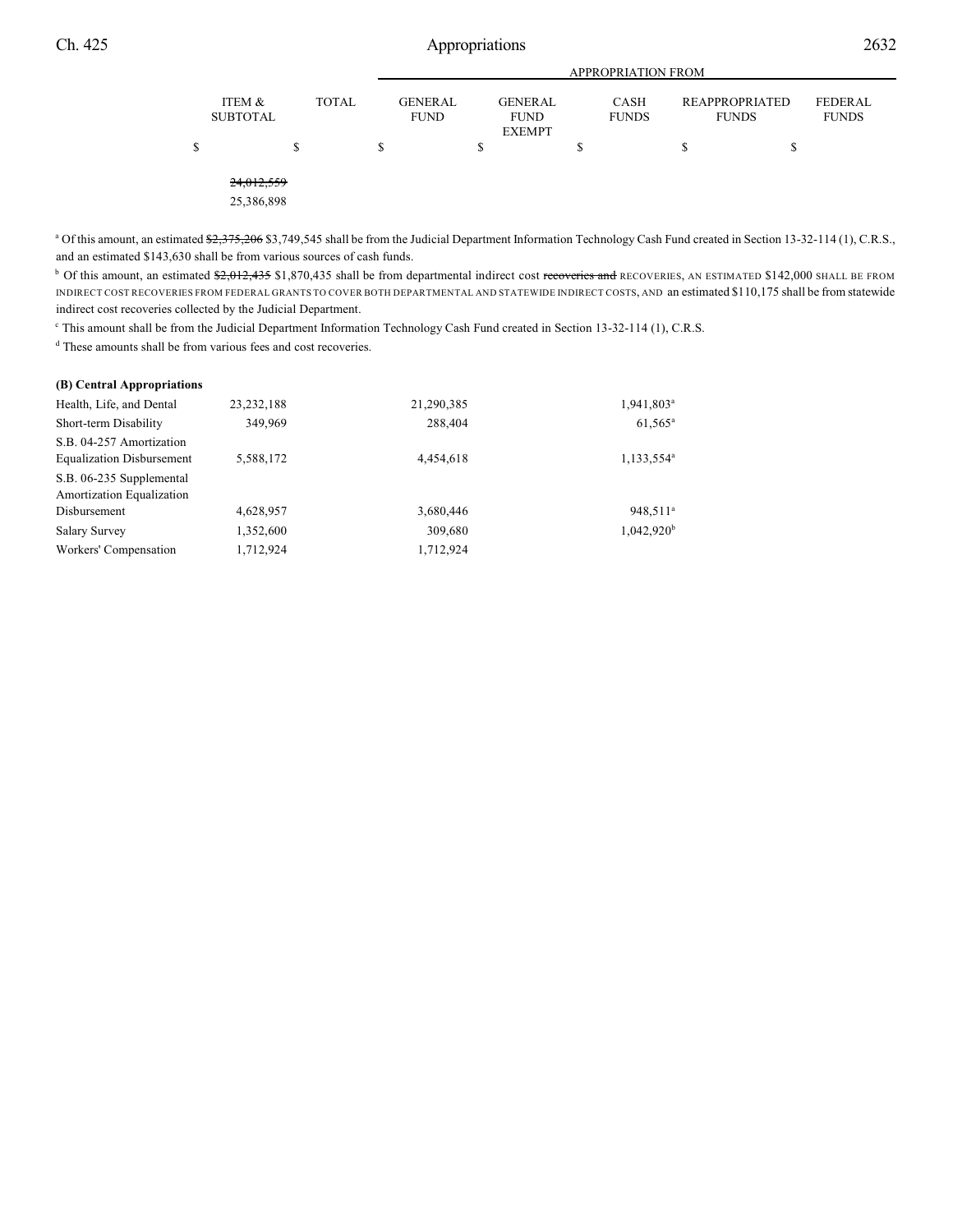| Legal Services                |            |           |                   |
|-------------------------------|------------|-----------|-------------------|
| for $2,204$ hours             | 170,259    | 170,259   |                   |
| Purchase of Services          |            |           |                   |
| from Computer Center          | 753,476    | 753,476   |                   |
| <b>Multiuse Network</b>       |            |           |                   |
| Payments                      | 575,849    | 575,849   |                   |
| Payment to Risk               |            |           |                   |
| Management and                |            |           |                   |
| <b>Property Funds</b>         | 239,318    | 239,318   |                   |
|                               | 347,144    | 347,144   |                   |
| Vehicle Lease Payments        | 72,221     | 72,221    |                   |
| Leased Space                  | 1,323,343  | 1,151,863 | $171,480^{\circ}$ |
| <b>Communication Services</b> |            |           |                   |
| Payments                      | 24,725     | 24,725    |                   |
| <b>COFRS</b> Modernization    | 1,056,857  | 1,056,857 |                   |
| Lease Purchase                | 119,878    | 119,878   |                   |
|                               | 41,200,736 |           |                   |
|                               | 41,308,562 |           |                   |
|                               |            |           |                   |

<sup>a</sup> These amounts shall be from various sources of cash funds including: the Judicial Stabilization Cash Fund created in Section 13-32-101 (6), C.R.S., the State Commission on Judicial Performance Cash Fund created in Section 13-5.5-107 (1), C.R.S., the Offender Services Fund created in Section 16-11-214 (1) (a), C.R.S., the Judicial Department Information Technology Cash Fund created in Section 13-32-114 (1), C.R.S., THE JUDICIAL COLLECTION ENHANCEMENT FUND CREATED IN SECTION 16-11-101.6 (2), C.R.S., the Fines Collection Cash Fund created in Section 18-1.3-401 (1) (a) (III) (D), C.R.S., the Drug Offender Surcharge Fund created in Section 18-19-103 (4) (a), C.R.S., and the Alcohol and Drug Driving Safety Program Fund created in Section 42-4-1301.3 (4) (a), C.R.S.

<sup>b</sup> This amount shall be from the Judicial Stabilization Cash Fund created in Section 13-32-101 (6), C.R.S.

<sup>c</sup> This amount shall be from employee parking fees.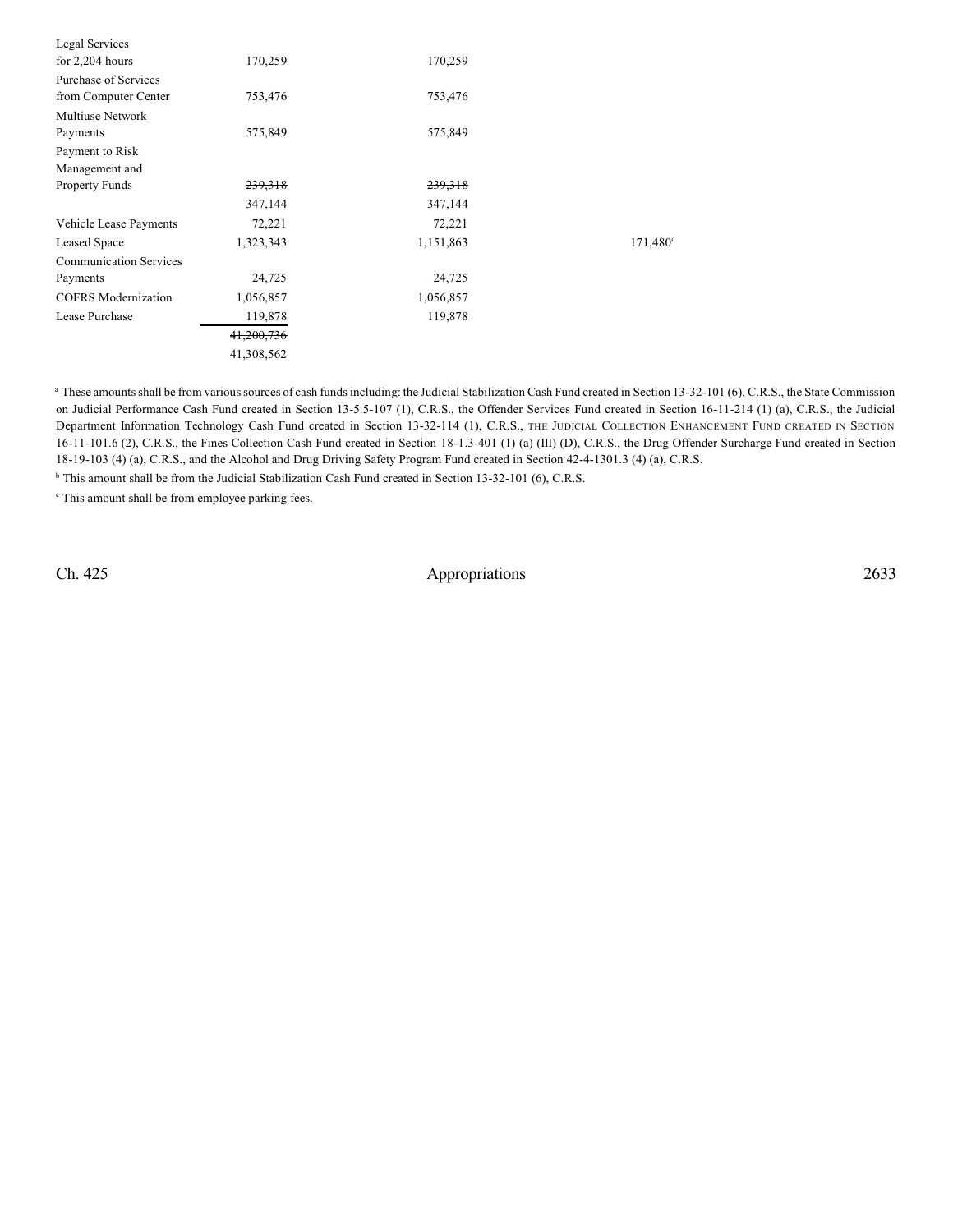|                                     |                           |              | <b>APPROPRIATION FROM</b> |                               |    |                                                |    |                          |    |                                       |                                |
|-------------------------------------|---------------------------|--------------|---------------------------|-------------------------------|----|------------------------------------------------|----|--------------------------|----|---------------------------------------|--------------------------------|
|                                     | ITEM &<br><b>SUBTOTAL</b> | <b>TOTAL</b> |                           | <b>GENERAL</b><br><b>FUND</b> |    | <b>GENERAL</b><br><b>FUND</b><br><b>EXEMPT</b> |    | CASH<br><b>FUNDS</b>     |    | <b>REAPPROPRIATED</b><br><b>FUNDS</b> | <b>FEDERAL</b><br><b>FUNDS</b> |
| \$                                  |                           | \$           | \$                        |                               | \$ |                                                | \$ |                          | \$ | \$                                    |                                |
| (C) Centrally Administered Programs |                           |              |                           |                               |    |                                                |    |                          |    |                                       |                                |
| Victim Assistance                   | 16,375,000                |              |                           |                               |    |                                                |    | $16,375,000(I)^a$        |    |                                       |                                |
| Victim Compensation                 | 12,175,000                |              |                           |                               |    |                                                |    | $12,175,000(I)^{b}$      |    |                                       |                                |
| Collections Investigators           | 5,157,739                 |              |                           |                               |    |                                                |    | $4,260,198^{\circ}$      |    | 897,541 <sup>d</sup>                  |                                |
|                                     |                           |              |                           |                               |    |                                                |    | $(83.2$ FTE)             |    |                                       |                                |
| Problem-solving Courts              | 2,335,970                 |              |                           |                               |    |                                                |    | 2,335,970 <sup>e</sup>   |    |                                       |                                |
|                                     |                           |              |                           |                               |    |                                                |    | $(32.7$ FTE)             |    |                                       |                                |
| Language Interpreters               | 3,662,739                 |              |                           | 3,376,239                     |    |                                                |    | 286,500 <sup>f</sup>     |    |                                       |                                |
|                                     |                           |              |                           | $(25.0$ FTE)                  |    |                                                |    |                          |    |                                       |                                |
| Courthouse Security                 | 3,864,989                 |              |                           |                               |    |                                                |    | 3,864,989 <sup>g</sup>   |    |                                       |                                |
|                                     |                           |              |                           |                               |    |                                                |    | $(1.0$ FTE)              |    |                                       |                                |
| Courthouse Capital/                 |                           |              |                           |                               |    |                                                |    |                          |    |                                       |                                |
| Infrastructure Maintenance          | 1,654,386                 |              |                           |                               |    |                                                |    | $1,654,386^e$            |    |                                       |                                |
| Senior Judge Program                | 1,500,000                 |              |                           |                               |    |                                                |    | 1,500,000 <sup>e</sup>   |    |                                       |                                |
| Judicial Education and              |                           |              |                           |                               |    |                                                |    |                          |    |                                       |                                |
| Training                            | 1,069,536                 |              |                           |                               |    |                                                |    | $1,069,536$ <sup>e</sup> |    |                                       |                                |
|                                     |                           |              |                           |                               |    |                                                |    | $(2.0$ FTE)              |    |                                       |                                |
| Office of Judicial                  |                           |              |                           |                               |    |                                                |    |                          |    |                                       |                                |
| Performance Evaluation              | 890,955                   |              |                           |                               |    |                                                |    | $890.955^h$              |    |                                       |                                |
|                                     |                           |              |                           |                               |    |                                                |    | $(2.0$ FTE)              |    |                                       |                                |
| Family Violence                     |                           |              |                           |                               |    |                                                |    |                          |    |                                       |                                |
| Justice Grants                      | 628,430                   |              |                           | 458,430                       |    |                                                |    | $170,000^{\rm i}$        |    |                                       |                                |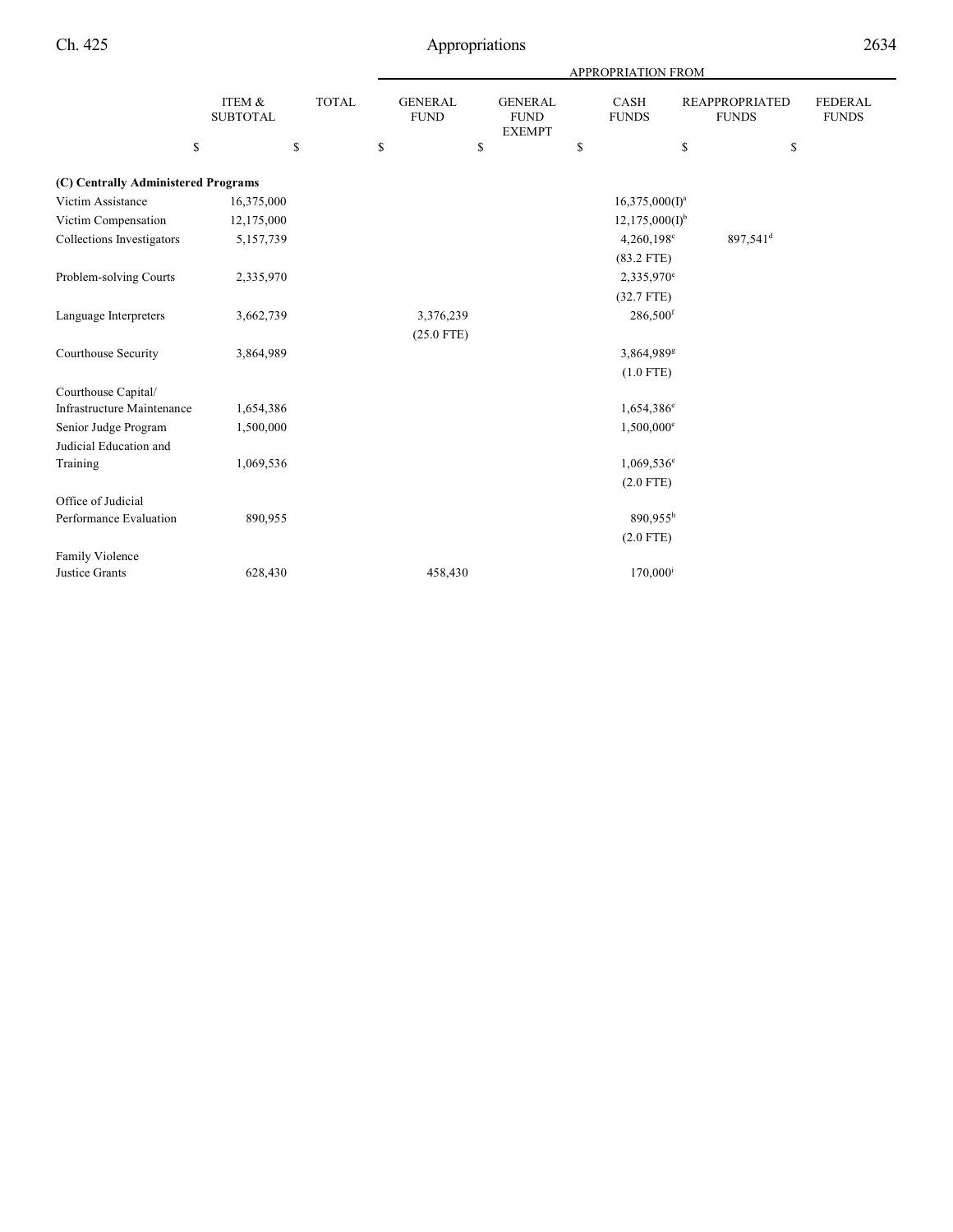| Family-friendly           |            |        |              |  |  |
|---------------------------|------------|--------|--------------|--|--|
| Court Program             | 375,000    |        | 375,000      |  |  |
|                           |            |        | $(0.5$ FTE)  |  |  |
| Child Support Enforcement | 90,900     | 30,904 | $59.996^{k}$ |  |  |
|                           |            |        | $(1.0$ FTE)  |  |  |
|                           | 49,780,644 |        |              |  |  |

<sup>a</sup> This amount shall be from the Victims and Witnesses Assistance and Law Enforcement (VALE) Fund established in the office of the court administrator of each judicial district pursuant to Section 24-4.2-103 (1), C.R.S. These moneys are included for informational purposes as each judicial district court administrator and district attorneys are authorized to spend these moneys without an appropriation for statutorily authorized purposes.

<sup>b</sup> This amount shall be from the Crime Victim Compensation Fund established in the office of the court administrator of each judicial district pursuant to Section 24-4.1-117 (1), C.R.S. These moneys are included for informational purposes as each judicial district court administrator and district attorneys are authorized to spend these moneys without an appropriation.

Of this amount, an estimated \$3,360,198 shall be from the Judicial Collection Enhancement Fund created in Section 16-11-101.6 (2), C.R.S., and an estimated \$900,000 <sup>c</sup> shall be from the Fines Collection Cash Fund created in Section 18-1.3-401 (1) (a) (III) (D), C.R.S.

<sup>d</sup> This amount shall be transferred from the Victim Assistance line item.

<sup>e</sup> These amounts shall be from the Judicial Stabilization Cash Fund created in Section 13-32-101 (6), C.R.S.

<sup>f</sup> Of this amount, \$236,500 shall be from the Judicial Stabilization Cash Fund created in Section 13-32-101 (6), C.R.S., and \$50,000 shall be from various fees, cost recoveries, and grants.

<sup>g</sup> This amount shall be from the Court Security Cash Fund created in Section 13-1-204 (1) (a), C.R.S.

<sup>h</sup> This amount shall be from the State Commission on Judicial Performance Cash Fund created in Section 13-5.5-107 (1), C.R.S.

<sup>i</sup> This amount shall be from the Family Violence Justice Fund created in Section 14-4-107 (1), C.R.S.

<sup>j</sup> This amount shall be from the Family-friendly Court Program Cash Fund created in Section 13-3-113 (6) (a), C.R.S.

k This amount shall be transferred from the Department of Human Services, Office of Self Sufficiency, Child Support Enforcement line item.

#### **(D) Ralph L. Carr Colorado Judicial Center**

Personal Services 994,549

Ch. 425 Appropriations 2635

994,549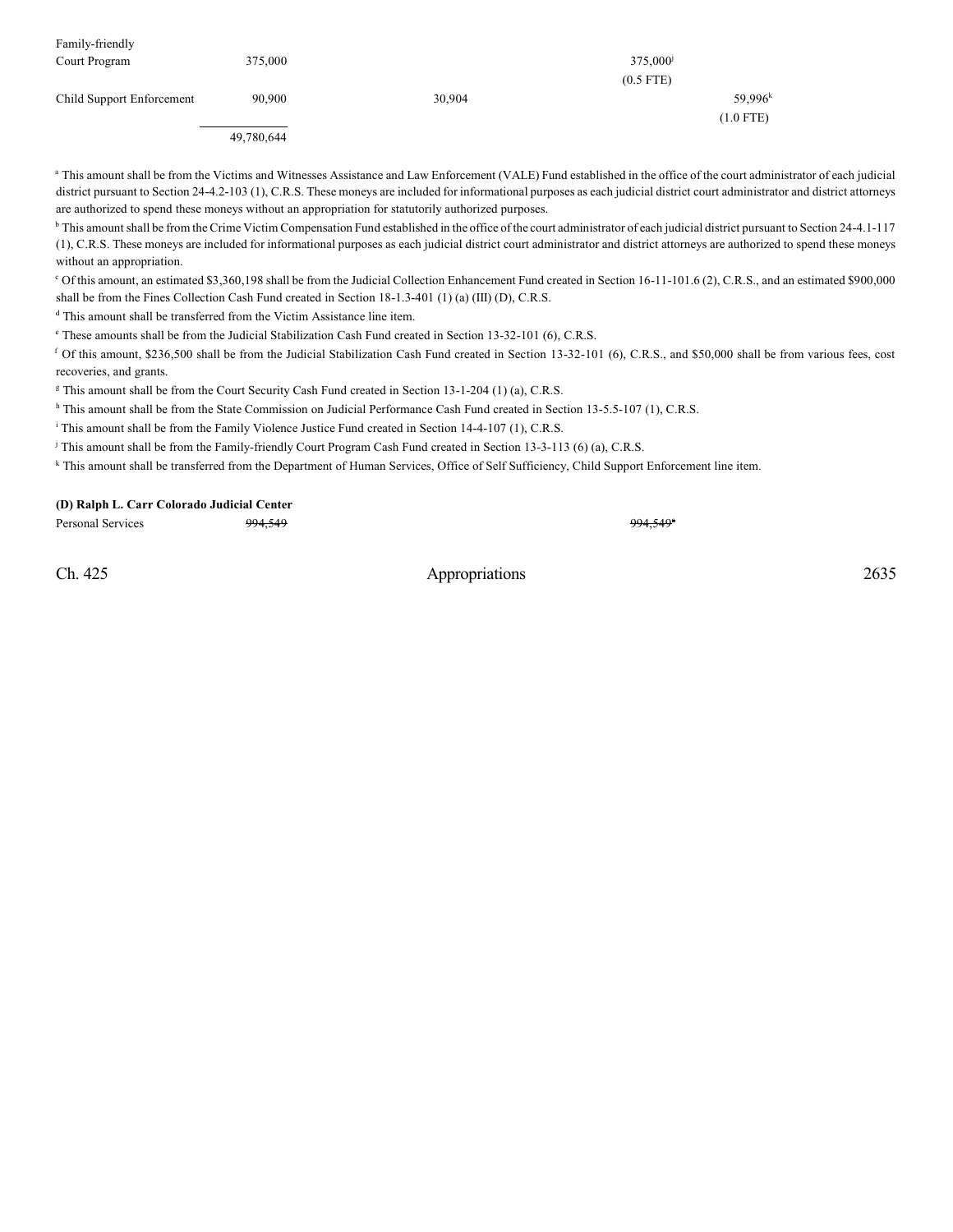|                           |                           |              | <b>APPROPRIATION FROM</b> |                               |    |                                                |    |                                         |                                       |    |                                |
|---------------------------|---------------------------|--------------|---------------------------|-------------------------------|----|------------------------------------------------|----|-----------------------------------------|---------------------------------------|----|--------------------------------|
|                           | ITEM &<br><b>SUBTOTAL</b> | <b>TOTAL</b> |                           | <b>GENERAL</b><br><b>FUND</b> |    | <b>GENERAL</b><br><b>FUND</b><br><b>EXEMPT</b> |    | <b>CASH</b><br><b>FUNDS</b>             | <b>REAPPROPRIATED</b><br><b>FUNDS</b> |    | <b>FEDERAL</b><br><b>FUNDS</b> |
|                           | \$<br>\$                  |              | \$                        |                               | \$ |                                                | \$ |                                         | \$                                    | \$ |                                |
|                           | 1,013,532                 |              |                           |                               |    |                                                |    | $1,013,532$ <sup>a</sup><br>$(2.0$ FTE) |                                       |    |                                |
| <b>Operating Expenses</b> | 2,147,060                 |              |                           |                               |    |                                                |    | $2,147,060^a$                           |                                       |    |                                |
| Controlled Maintenance    | 1,000,000                 |              |                           |                               |    |                                                |    | $1,000,000^a$                           |                                       |    |                                |
|                           | 4,141,609                 |              |                           |                               |    |                                                |    |                                         |                                       |    |                                |
|                           | 4,160,592                 |              |                           |                               |    |                                                |    |                                         |                                       |    |                                |

 $^{\circ}$  These amounts shall be from the Justice Center Cash Fund created in Section 13-32-101 (7) (a), C.R.S.

119,135,548 120,636,696

## **(3) TRIAL COURTS**

| Trial Court Programs <sup>33</sup>   | 123,249,518 | 92,758,394      | 29,391,124 <sup>a</sup> | $1,100,000^{\rm b}$ |
|--------------------------------------|-------------|-----------------|-------------------------|---------------------|
|                                      |             | $(1,435.8$ FTE) | $(358.3$ FTE)           |                     |
| Court Costs, Jury Costs,             |             |                 |                         |                     |
| and Court-appointed                  |             |                 |                         |                     |
| Counsel                              | 15,594,352  | 15.109.352      | $485.000^{\circ}$       |                     |
|                                      | 15,985,692  | 15,500,692      |                         |                     |
| District Attorney Mandated           |             |                 |                         |                     |
| $\frac{1}{100}$ COSTS <sup>33b</sup> | 2,264,449   | 2,124,449       | $140,000^{\circ}$       |                     |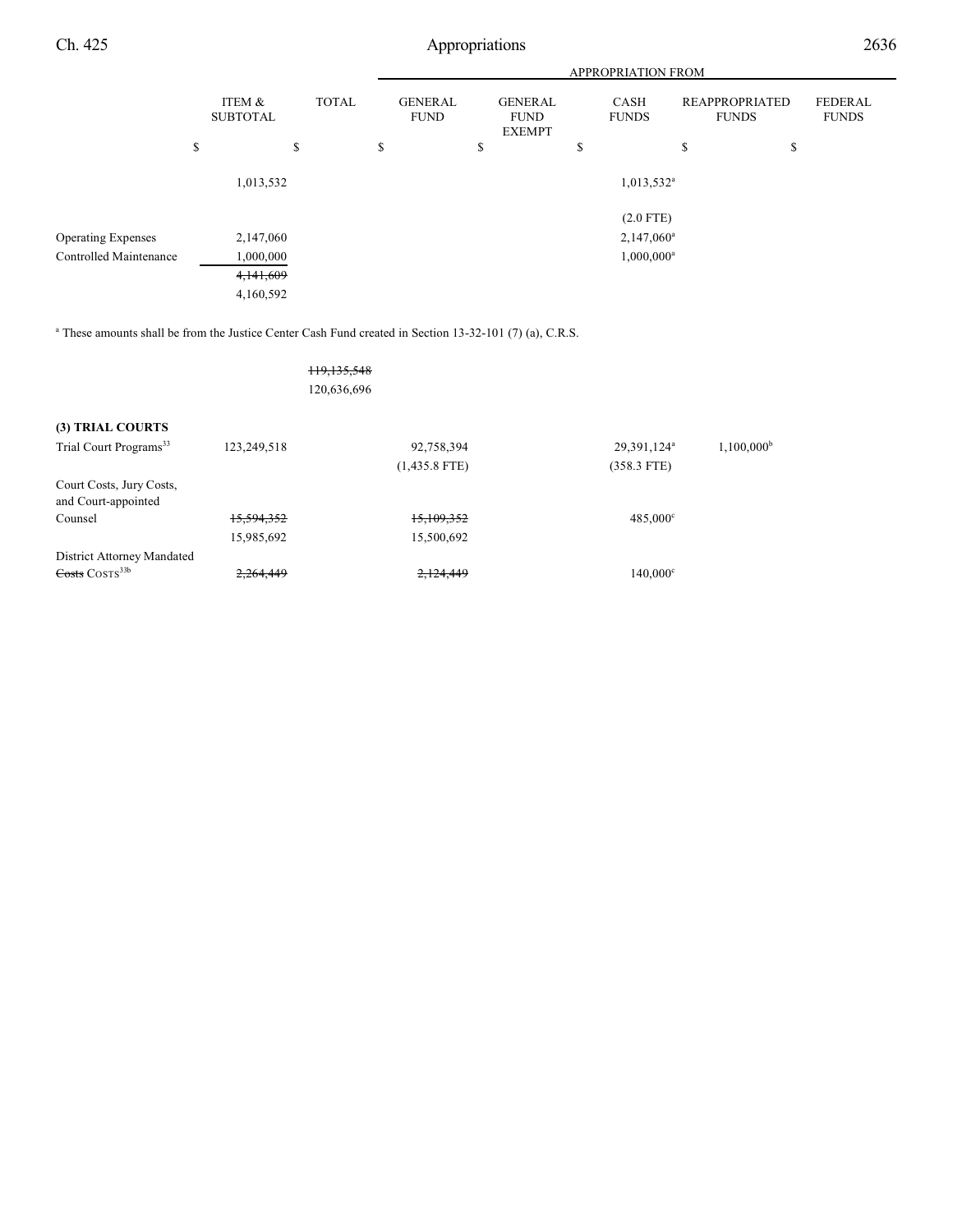2,529,549 2,389,549

and Other Grants 2,900,000 975,000 300,000 1,625,000(I)  $975,000^{\circ}$   $300,000^{\circ}$ (3.0 FTE) (6.0 FTE) (5.0 FTE)

> 144,008,319 144,664,759

<sup>a</sup> Of this amount, an estimated \$26,716,124 shall be from the Judicial Stabilization Cash Fund created in Section 13-32-101 (6), C.R.S., an estimated \$2,600,000 shall be from various fees and other cost recoveries, an estimated \$65,000 shall be from the sale of jury pattern instructions, and an estimated \$10,000 shall be from the Water Adjudication Cash Fund created in Section 37-92-309 (4) (a), C.R.S.

<sup>b</sup> This amount shall be transferred from the Department of Human Services, Office of Self Sufficiency, Child Support Enforcement line item.

<sup>c</sup> These amounts shall be from various fees, cost recoveries, and grants.

 $d$  This amount shall be transferred from the Department of Public Safety and the Department of Human Services from federal funds.

#### **(4) PROBATION AND RELATED SERVICES 1**

| <b>Probation Programs</b>  | 75,634,088 | 65,082,409    | 10,551,679 <sup>a</sup> |                        |
|----------------------------|------------|---------------|-------------------------|------------------------|
|                            |            | $(995.5$ FTE) | $(153.9$ FTE)           |                        |
| Offender Treatment and     |            |               |                         |                        |
| $S$ ervices <sup>33a</sup> | 19,722,533 | 667,197       | 10,619,290 <sup>b</sup> | 8.436,046 <sup>c</sup> |
| S.B. 03-318 Community      |            |               |                         |                        |
| <b>Treatment Funding</b>   | 2,200,000  | 2,200,000     |                         |                        |
| H.B. 10-1352               |            |               |                         |                        |
| Appropriation to Drug      |            |               |                         |                        |
| Offender Surcharge Fund    | 7,656,200  | 7,656,200     |                         |                        |
| S.B. 91-94                 |            |               |                         |                        |
| Juvenile Services          | 2,496,837  |               |                         | 2,496,837 <sup>d</sup> |
|                            |            |               |                         | $(25.0$ FTE)           |

Federal Funds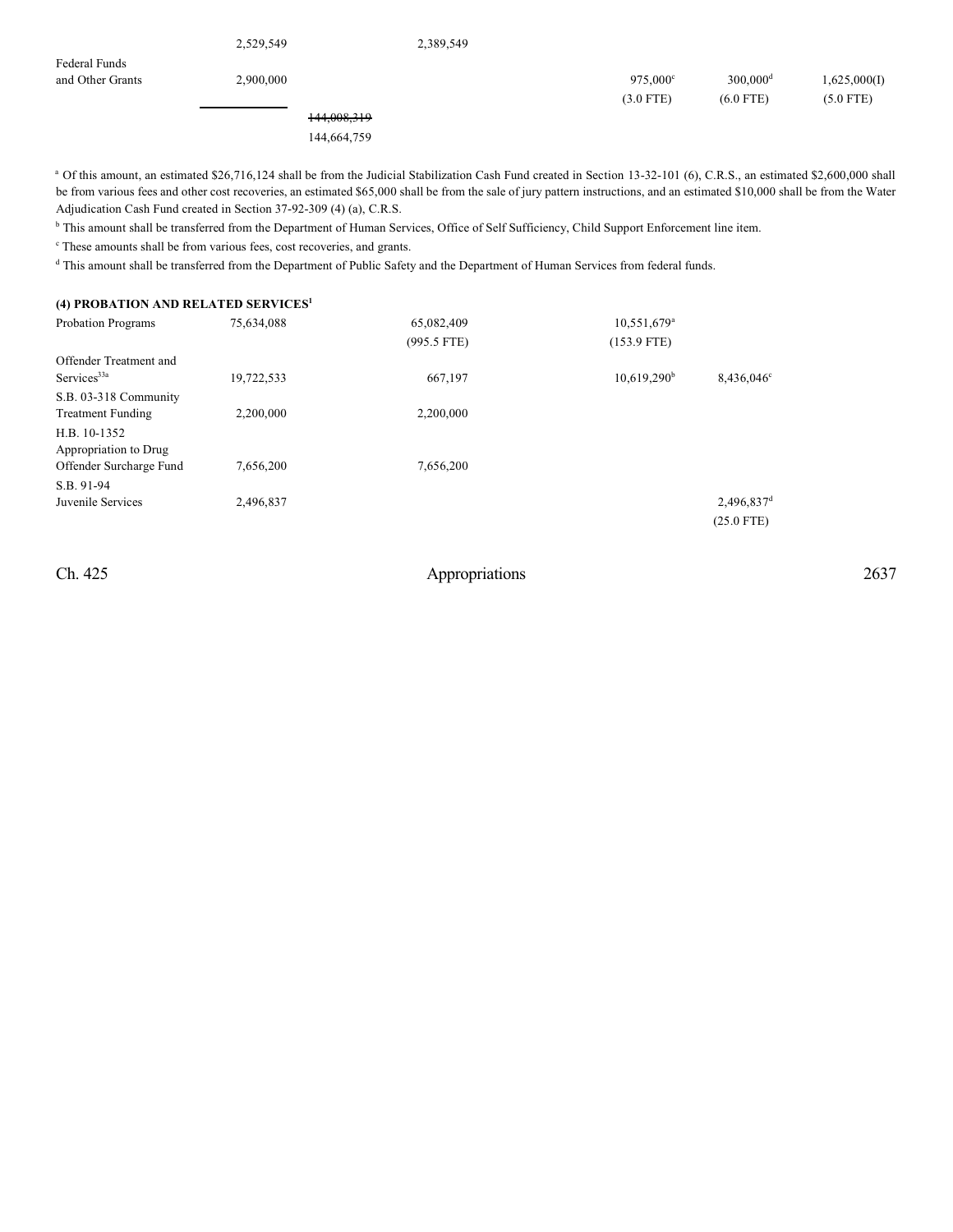|                       |                                           |             | <b>APPROPRIATION FROM</b>     |    |                                                |        |                             |                                       |              |                |  |
|-----------------------|-------------------------------------------|-------------|-------------------------------|----|------------------------------------------------|--------|-----------------------------|---------------------------------------|--------------|----------------|--|
|                       | ITEM &<br><b>TOTAL</b><br><b>SUBTOTAL</b> |             | <b>GENERAL</b><br><b>FUND</b> |    | <b>GENERAL</b><br><b>FUND</b><br><b>EXEMPT</b> |        | <b>CASH</b><br><b>FUNDS</b> | <b>REAPPROPRIATED</b><br><b>FUNDS</b> | <b>FUNDS</b> | <b>FEDERAL</b> |  |
|                       | \$<br>\$                                  | \$          |                               | \$ |                                                | œ<br>D |                             | \$                                    | \$           |                |  |
| <b>Victims Grants</b> | 650,000                                   |             |                               |    |                                                |        |                             | $650,000$ <sup>e</sup>                |              |                |  |
|                       |                                           |             |                               |    |                                                |        |                             | $(6.0$ FTE)                           |              |                |  |
| Federal Funds         |                                           |             |                               |    |                                                |        |                             |                                       |              |                |  |
| and Other Grants      | 5,600,000                                 |             |                               |    |                                                |        | 1,950,000 <sup>f</sup>      | $850,000$ <sup>g</sup>                | 2,800,000(I) |                |  |
|                       |                                           |             |                               |    |                                                |        | $(2.0$ FTE)                 | $(18.0$ FTE)                          | $(13.0$ FTE) |                |  |
|                       |                                           | 113,959,658 |                               |    |                                                |        |                             |                                       |              |                |  |

<sup>a</sup> Of this amount, an estimated \$4,915,426 shall be from the Offender Services Fund created in Section 16-11-214 (1) (a), C.R.S., an estimated \$4,795,414 shall be from the Alcohol and Drug Driving Safety Program Fund created in Section 42-4-1301.3 (4) (a), C.R.S., an estimated \$702,114 shall be from the Drug Offender Surcharge Fund created in Section 18-19-103 (4) (a), C.R.S., an estimated \$80,000 shall be from various fees and cost recoveries, and an estimated \$58,725 shall be from the Offender Identification Fund created in Section 24-33.5-415.6 (1), C.R.S.

<sup>b</sup> Of this amount, an estimated \$9,097,255 shall be from the Offender Services Fund created in Section 16-11-214 (1) (a), C.R.S., an estimated \$1,010,006 shall be from the Drug Offender Surcharge Fund created in Section 18-19-103 (4) (a), C.R.S., an estimated \$302,029 shall be from the Sex Offender Surcharge Fund created in Section 18-21-103 (3), C.R.S., and an estimated \$210,000 shall be from various fees and cost recoveries.

<sup>c</sup> Of this amount, \$7,656,200 shall be from General Fund moneys credited to the Drug Offender Surcharge Fund pursuant to Section 18-19-103 (3.5), C.R.S., and \$779,846 shall be transferred from the Department of Human Services, Mental Health and Alcohol and Drug Abuse Services, Alcohol and Drug Abuse Division, Persistent Drunk Driver Programs line item.

<sup>d</sup> This amount shall be transferred from the Department of Human Services, Division of Youth Corrections, Community Programs, S.B. 91-94 Programs line item.  $°$  Of this amount, an estimated \$425,000 shall be transferred from Courts Administration, Centrally Administered Programs, Victim Assistance line item from local Victims and Witnesses Assistance and Law Enforcement (VALE) Board grants pursuant to Section 24-4.2-105 (2.5) (a) (II), C.R.S., and an estimated \$225,000 shall be transferred from the Department of Public Safety, Division of Criminal Justice, State Victims Assistance and Law Enforcement Program line item pursuant to Section 24-33.5-506 (1) (b), C.R.S.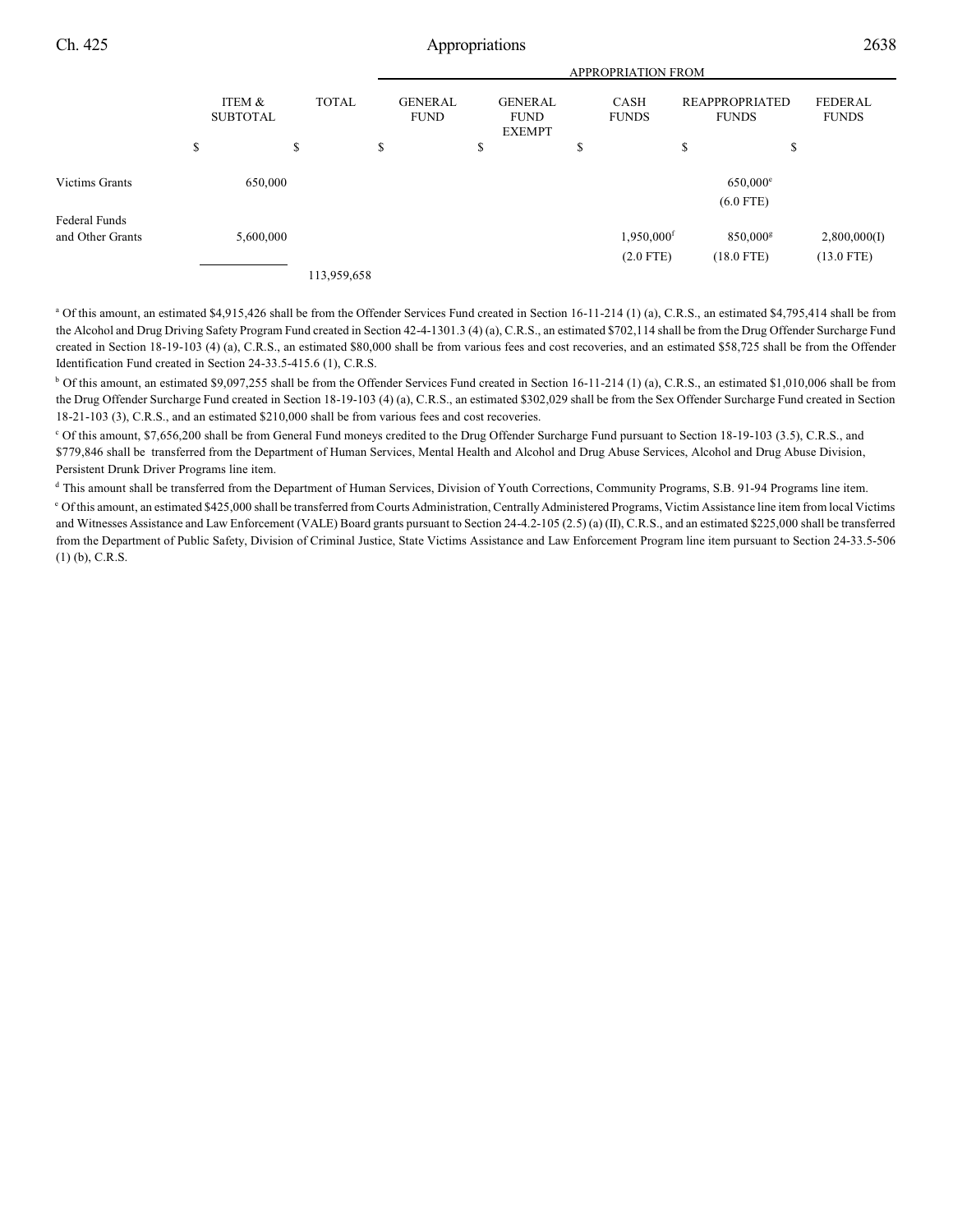$f$ This amount shall be from various fees, cost recoveries, and grants.

<sup>g</sup> This amount shall be transferred from the Department of Public Safety, the Department of Human Services, and the Department of Education from various sources of funds.

| (5) OFFICE OF THE STATE PUBLIC DEFENDER <sup>34</sup> |                      |                      |             |
|-------------------------------------------------------|----------------------|----------------------|-------------|
| Personal Services <sup>33</sup>                       | 43,519,793           | 43,519,793           |             |
|                                                       |                      | $(652.8$ FTE)        |             |
| Health, Life, and Dental                              | 4,323,337            | 4,323,337            |             |
| Short-term Disability                                 | 68,710               | 68,710               |             |
| S.B. 04-257 Amortization                              |                      |                      |             |
| <b>Equalization Disbursement</b>                      | 1,239,073            | 1,239,073            |             |
| S.B. 06-235 Supplemental<br>Amortization Equalization |                      |                      |             |
| Disbursement                                          | 1,059,806            | 1,059,806            |             |
| <b>Operating Expenses</b>                             | <del>1,331,367</del> | <del>1,301,367</del> | $30,000^a$  |
|                                                       | 1,506,808            | 1,476,808            |             |
| Vehicle Lease Payments                                | 165,706              | 165,706              |             |
| Capital Outlay                                        | 51,733               | 51,733               |             |
| Leased Space/Utilities                                | 6,122,344            | 6,122,344            |             |
| <b>Automation Plan</b>                                | 894,768              | 894,768              |             |
|                                                       | 905,707              | 905,707              |             |
| <b>Attorney Registration</b>                          | 100,935              | 100,935              |             |
| <b>Contract Services</b>                              | 18,000               | 18,000               |             |
|                                                       | 49,395               | 49,395               |             |
| <b>Mandated Costs</b>                                 | 3,884,183            | 3,884,183            |             |
|                                                       | 4,226,488            | 4,226,488            |             |
| Grants                                                | 218,260              |                      | $218,260^b$ |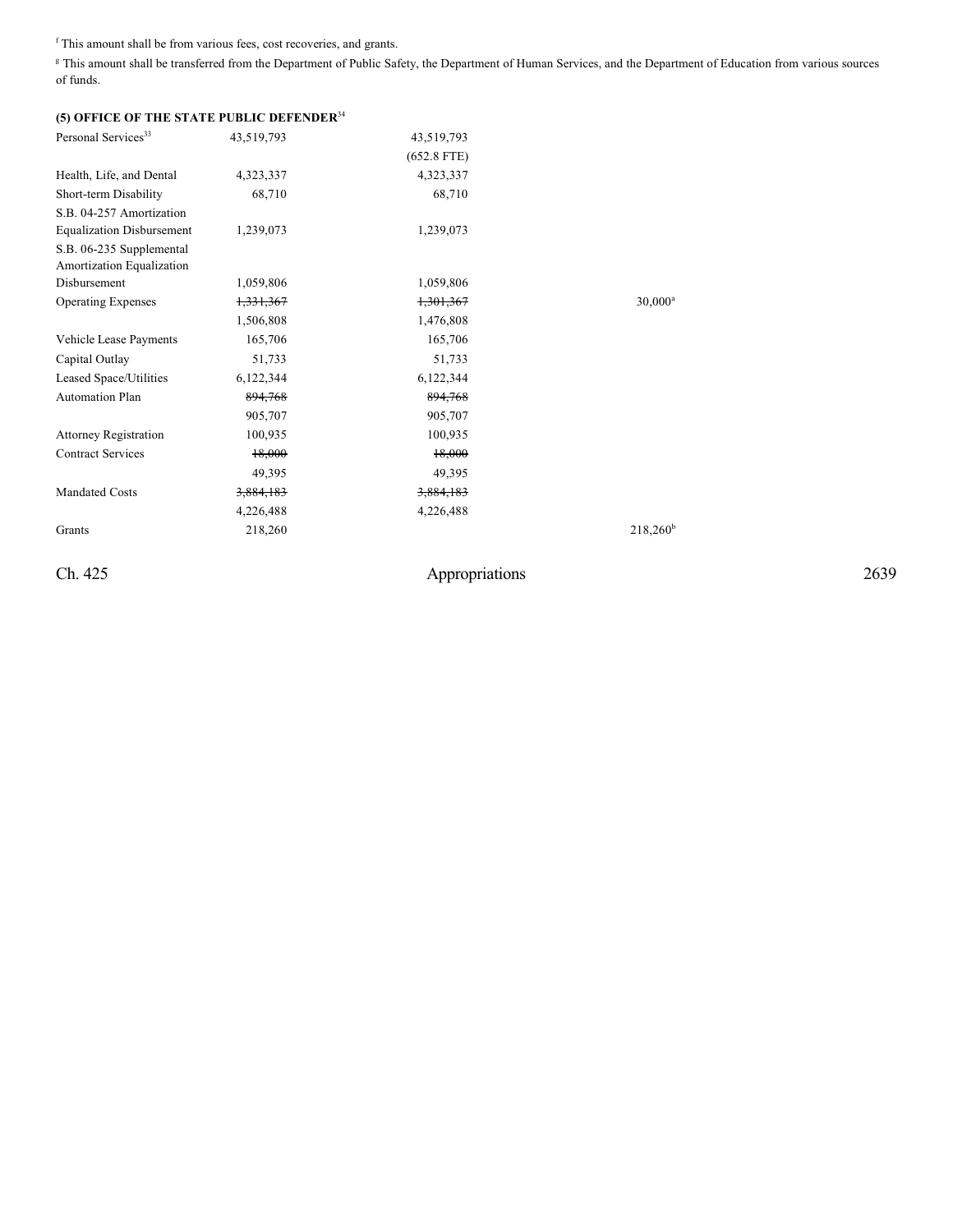

<sup>a</sup> This amount shall be from training fees.

<sup>b</sup> This amount shall be from funding provided by local governments for professional services provided by the Office of the State Public Defender.

706,089

| (6) OFFICE OF THE ALTERNATE DEFENSE<br><b>COUNSEL</b> <sup>35</sup> |         |  |  |
|---------------------------------------------------------------------|---------|--|--|
| Personal Services <sup>33</sup>                                     | 706.089 |  |  |

| 92,641 | 92,641 |                       |
|--------|--------|-----------------------|
| 1,089  | 1,089  |                       |
|        |        |                       |
| 19,488 | 19,488 |                       |
|        |        |                       |
|        |        |                       |
| 16,667 | 16,667 |                       |
| 67,030 | 67,030 |                       |
| 35,880 | 35,880 |                       |
| 40,000 | 20,000 | $20.000$ <sup>a</sup> |
|        |        | $(7.5$ FTE)           |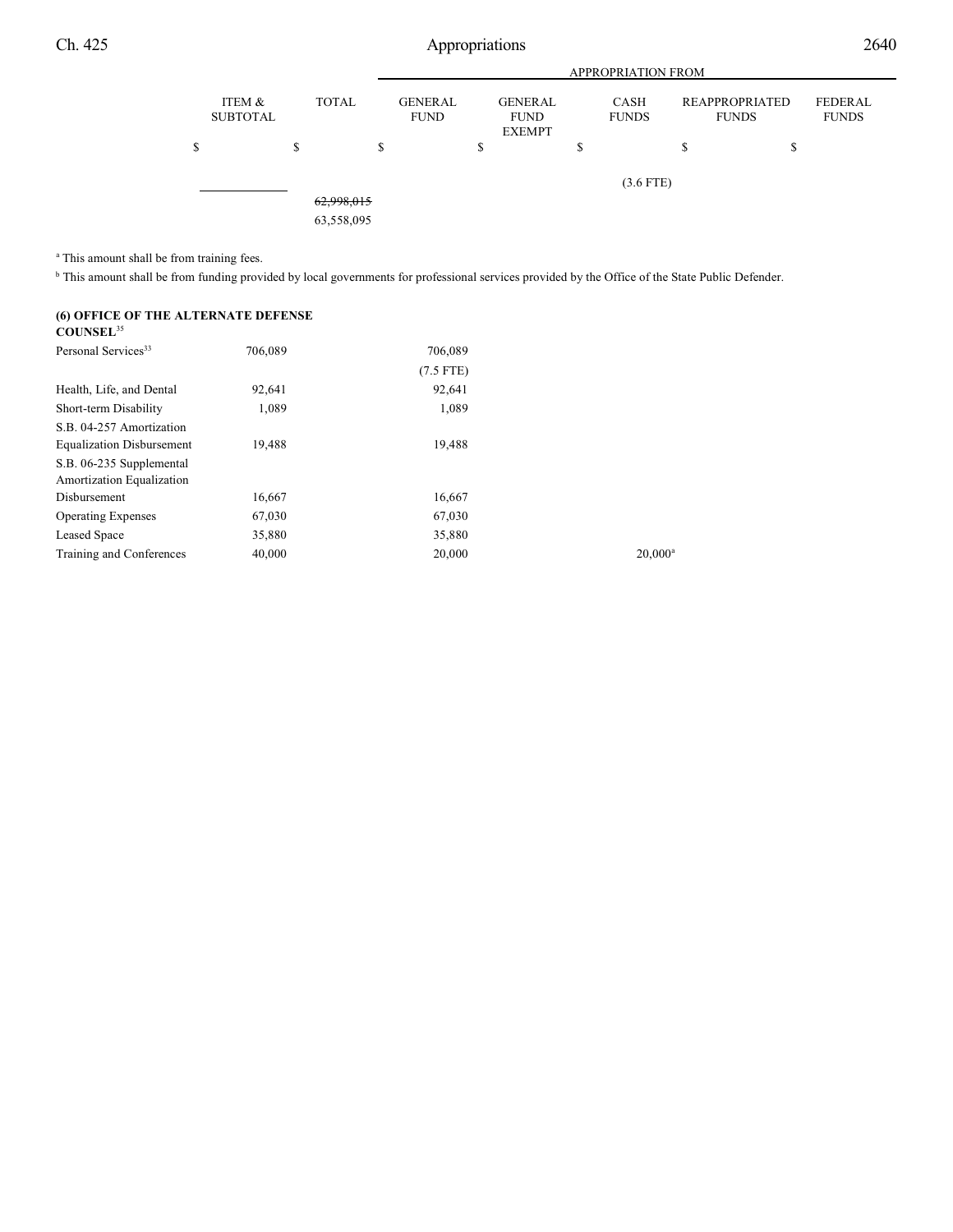| Conflict of Interest  |            |            |            |
|-----------------------|------------|------------|------------|
| Contracts             | 20.001.448 |            | 20,001,448 |
| <b>Mandated Costs</b> | 1.580.114  |            | 1,580,114  |
|                       |            | 22.560,446 |            |

<sup>a</sup> This amount shall be from training fees.

## **(7) OFFICE OF THE CHILD'S REPRESENTATIVE**<sup>36</sup>

| Personal Services <sup>33</sup>       | 1,902,541  |            | 1,902,541    |
|---------------------------------------|------------|------------|--------------|
|                                       |            |            | $(26.9$ FTE) |
| Health, Life, and Dental              | 192,401    |            | 192,401      |
| Short-term Disability                 | 2,986      |            | 2,986        |
| S.B. 04-257 Amortization              |            |            |              |
| <b>Equalization Disbursement</b>      | 52,428     |            | 52,428       |
| S.B. 06-235 Supplemental              |            |            |              |
| Amortization Equalization             |            |            |              |
| Disbursement                          | 44,840     |            | 44,840       |
| <b>Operating Expenses</b>             | 159,929    |            | 159,929      |
| Leased Space                          | 162,090    |            | 162,090      |
| <b>CASA Contracts</b>                 | 520,000    |            | 520,000      |
| Training                              | 38,000     |            | 38,000       |
| Court Appointed Counsel <sup>37</sup> | 16,021,900 |            | 16,021,900   |
| <b>Mandated Costs</b>                 | 26,228     |            | 26,228       |
|                                       |            | 19,123,343 |              |

#### **(8) INDEPENDENT ETHICS COMMISSION** 38

Personal Services 129,827 129,827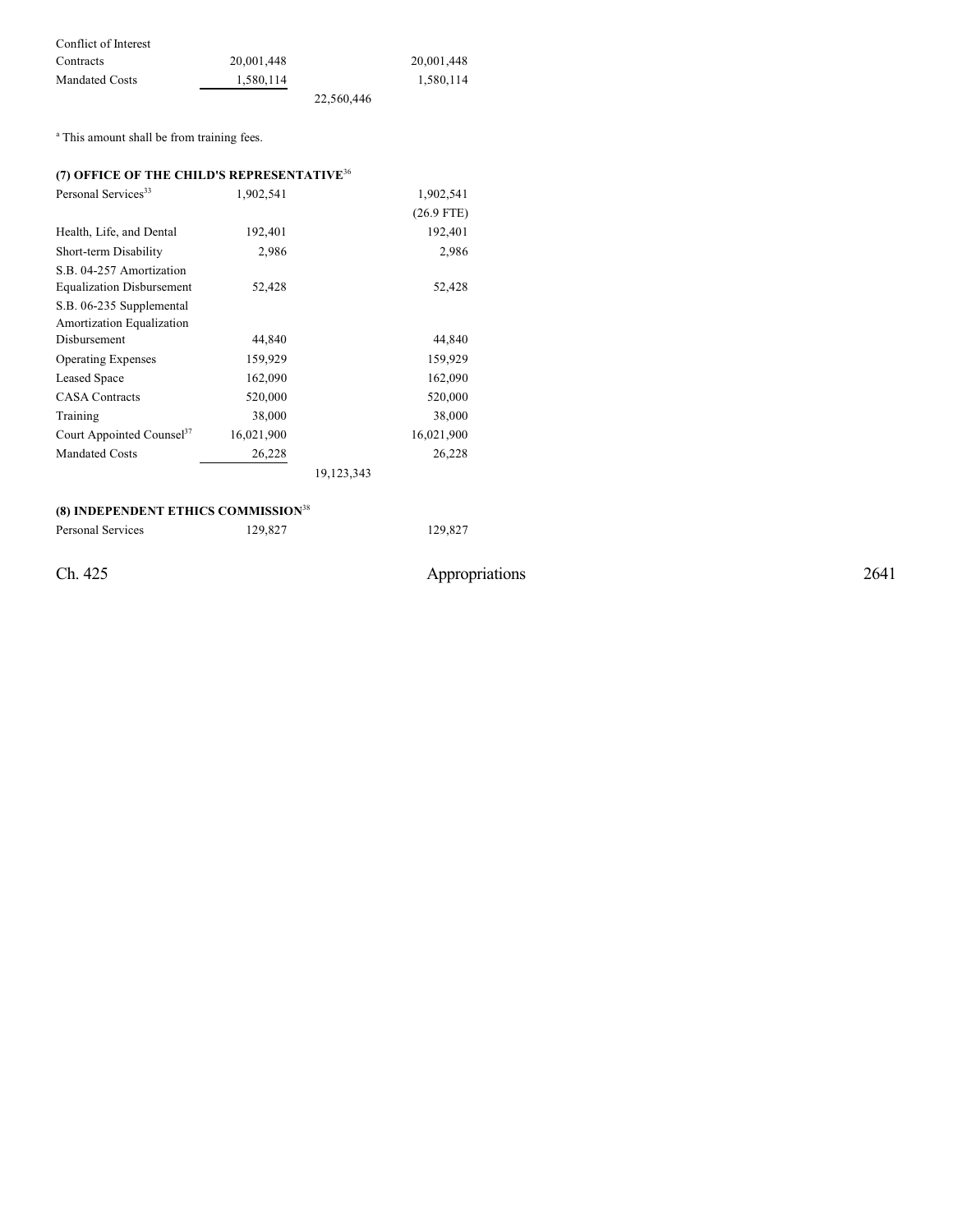|                                                       |                           |               |                               |                                                | APPROPRIATION FROM          |                                       |                                |
|-------------------------------------------------------|---------------------------|---------------|-------------------------------|------------------------------------------------|-----------------------------|---------------------------------------|--------------------------------|
|                                                       | ITEM &<br><b>SUBTOTAL</b> | <b>TOTAL</b>  | <b>GENERAL</b><br><b>FUND</b> | <b>GENERAL</b><br><b>FUND</b><br><b>EXEMPT</b> | CASH<br><b>FUNDS</b>        | <b>REAPPROPRIATED</b><br><b>FUNDS</b> | <b>FEDERAL</b><br><b>FUNDS</b> |
| \$                                                    |                           | \$<br>\$      |                               | \$                                             | \$                          | \$                                    | \$                             |
|                                                       |                           |               | $(1.0$ FTE)                   |                                                |                             |                                       |                                |
| Health, Life, and Dental                              | 5,254                     |               | 5,254                         |                                                |                             |                                       |                                |
| Short-term Disability                                 | 142                       |               | 142                           |                                                |                             |                                       |                                |
| S.B. 04-257 Amortization                              |                           |               |                               |                                                |                             |                                       |                                |
| <b>Equalization Disbursement</b>                      | 2,376                     |               | 2,376                         |                                                |                             |                                       |                                |
| S.B. 06-235 Supplemental<br>Amortization Equalization |                           |               |                               |                                                |                             |                                       |                                |
| Disbursement                                          | 2,032                     |               | 2,032                         |                                                |                             |                                       |                                |
| <b>Operating Expenses</b>                             | 15,807                    |               | 15,807                        |                                                |                             |                                       |                                |
| Legal Services                                        |                           |               |                               |                                                |                             |                                       |                                |
| for 900 hours                                         | 69,525                    |               | 69,525                        |                                                |                             |                                       |                                |
|                                                       |                           | 224,963       |                               |                                                |                             |                                       |                                |
| <b>TOTALS PART VIII</b>                               |                           |               |                               |                                                |                             |                                       |                                |
| (JUDICIAL)                                            |                           | \$502,529,529 | \$352,071,327                 |                                                | $$129,120,172$ <sup>*</sup> | \$16,913,030                          | $$4,425,000^{\rm b}$           |
|                                                       |                           | \$505,453,189 | \$353,395,673                 |                                                | \$130,513,494 <sup>a</sup>  | \$17,119,022                          |                                |
|                                                       |                           |               |                               |                                                |                             |                                       |                                |

<sup>a</sup> Of this amount, \$37,510,000 contains an (I) notation.

<sup>b</sup> This amount contains an (I) notation.

**FOOTNOTES** -- The following statements are referenced to the numbered footnotes throughout section 2.

1 Department of Corrections, Management, Executive Director's Office Subprogram; Department of Human Services, Mental Health and Alcohol and Drug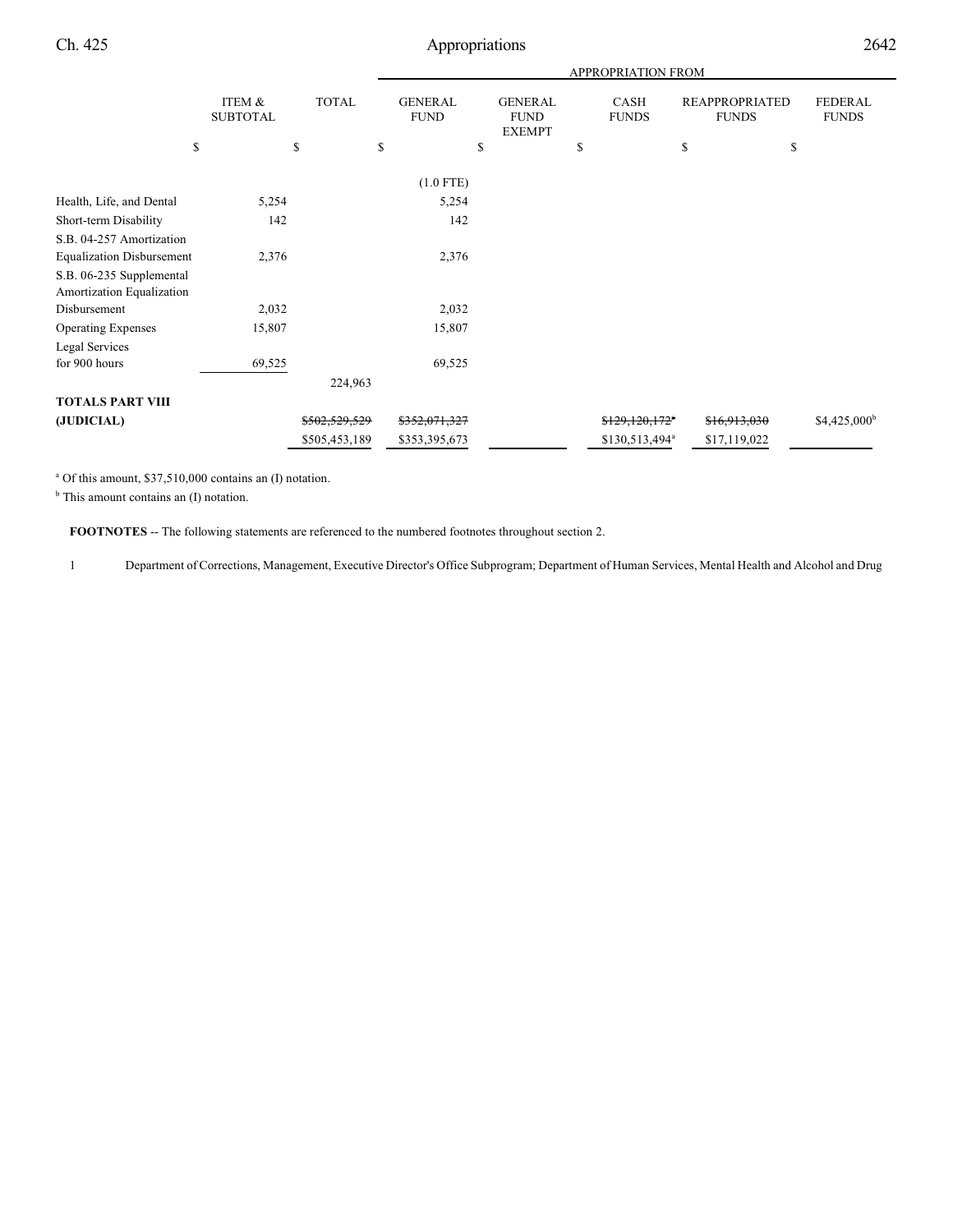Abuse Services, Alcohol and Drug Abuse Division; and Division of Youth Corrections; Judicial Department, Probation and Related Services; and Department of Public Safety, Division of Criminal Justice; and Colorado Bureau of Investigation -- State agencies involved in multi-agency programs requiring separate appropriations to each agency are requested to designate one lead agency to be responsible for submitting a comprehensive annual budget request for such programs to the Joint Budget Committee, including prior year, request year, and three year forecasts for revenues into the fund and expenditures from the fund by agency. The requests should be sustainable for the length of the forecast based on anticipated revenues. Each agency is still requested to submit its portion of such request with its own budget document. This applies to requests for appropriation from the Drug Offender Surcharge Fund, the Offender Identification Fund, the Sex Offender Surcharge Fund, the Persistent Drunk Driver Cash Fund, and the Alcohol and Drug Driving Safety Program Fund, among other programs.

33 Judicial Department, SupremeCourt/Court of Appeals, Appellate Court Programs; Trial Courts, Trial Court Programs; Office of the State Public Defender, Personal Services; Office of the Alternate Defense Counsel, Personal Services; Office of the Child's Representative, Personal Services -- In accordance with Section 13-30-104 (3), C.R.S., funding is provided for judicial compensation, as follows:

|                                                    | FY 2012-13 Salary |
|----------------------------------------------------|-------------------|
| Chief Justice, Supreme Court                       | \$142,708         |
| Associate Justice, Supreme Court                   | 139,660           |
| Chief Judge, Court of Appeals                      | 137,201           |
| Associate Judge, Court of Appeals                  | 134.128           |
| District Court Judge, Denver Juvenile Court Judge, |                   |
| and Denver Probate Court Judge                     | 128,598           |
| County Court Judge                                 | 123,067           |

Funding is also provided in the Long Bill to maintain the salary of the State Public Defender at the level of an associate judge of the Court of Appeals, and to maintain the salaries of the Alternate Defense Counsel and the Executive Director of the Office of the Child's Representative at the level of a district court judge.

33a Judicial Department, Probation and Related Services, Offender Treatment and Services -- It is the intent of the General Assembly that \$367,197 of the amount appropriated for Offender Treatment and Services be used to provide treatment and services for offenders participating in veterans trauma courts.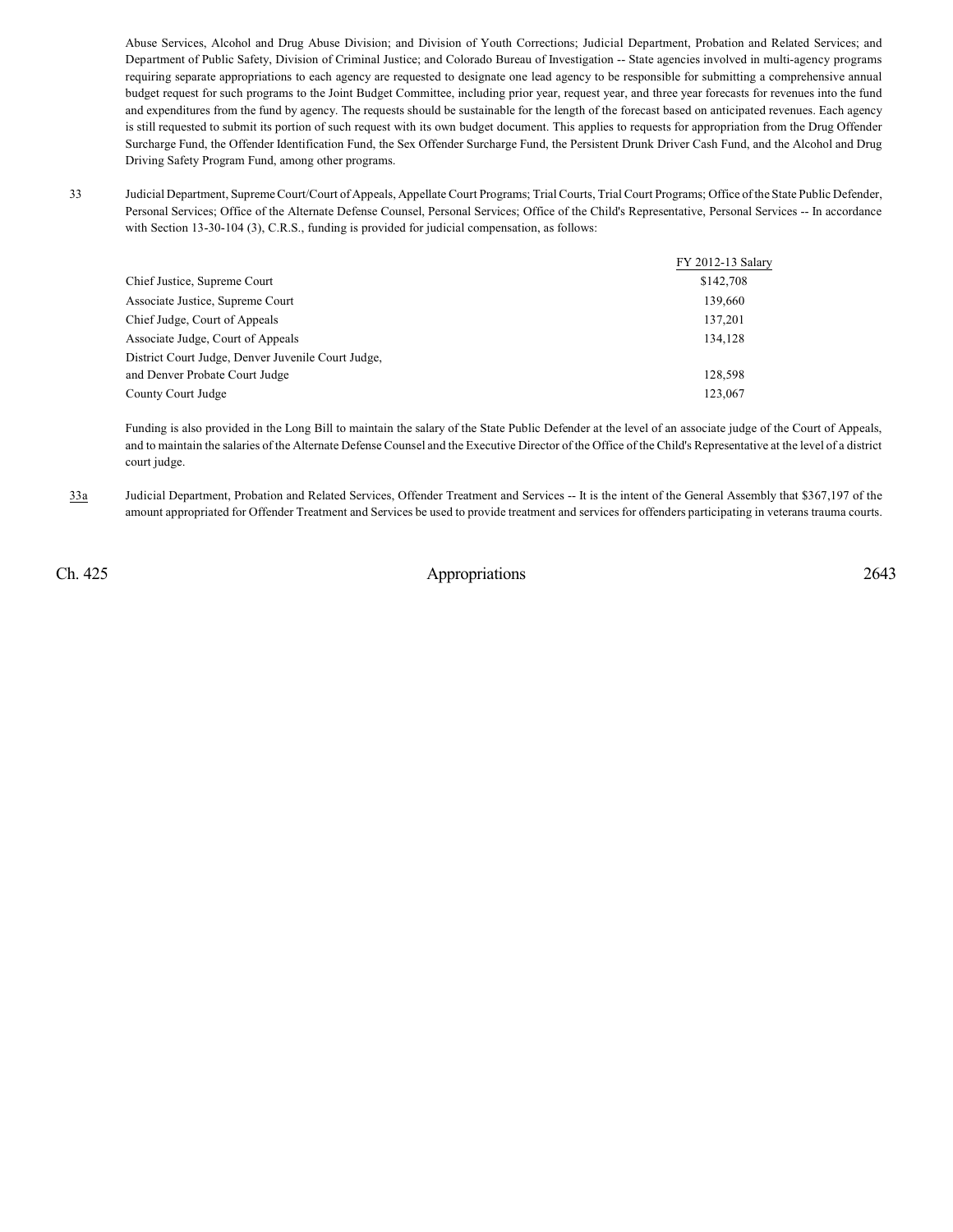- 33b JUDICIAL DEPARTMENT, TRIAL COURTS, DISTRICT ATTORNEY MANDATED COSTS -- IT IS THE INTENT OF THE GENERAL ASSEMBLY THAT \$265,100 OF THE AMOUNT APPROPRIATED FOR DISTRICT ATTORNEY MANDATED COSTS BE USED ONLY TO REIMBURSE MANDATED COSTS ASSOCIATED WITH TWO CASES:THE PEOPLE OF THE STATE OF COLORADO V. JAMES HOLMES (12CR1522); AND THE PEOPLE V. AUSTIN REED SIGG (2012CR2899). SHOULD REIMBURSABLE MANDATED COSTS INCURRED IN FY 2012-13 FOR THESE TWO CASES TOTAL LESS THAN \$265,100, IT IS THE INTENT OF THE GENERAL ASSEMBLY THAT THE UNEXPENDED FUNDS REVERT TO THE GENERAL FUND.
- 34 Judicial Department, Office of the State Public Defender -- In addition to the transfer authority provided in Section 24-75-108 (5), C.R.S., up to 2.5 percent of the total Office of the State Public Defender appropriation may be transferred between line items in the Office of the State Public Defender.
- 35 Judicial Department, Office of the Alternate Defense Counsel -- In addition to the transfer authority provided in Section 24-75-108 (5), C.R.S., up to 2.5 percent of the total Office of the Alternate Defense Counsel appropriation may be transferred between line items in the Office of the Alternate Defense Counsel.
- 36 Judicial Department, Office of the Child's Representative -- In addition to the transfer authority provided in Section 24-75-108 (5), C.R.S., up to 2.5 percent of the total Office of the Child's Representative's appropriation may be transferred between line items in the Office of the Child's Representative.
- 37 Judicial Department, Office of the Child's Representative, Court Appointed Counsel-- It is the intent of the General Assembly that the Office of the Child's Representative be authorized to utilize up to \$25,000 of this appropriation to fund a pilot program as authorized pursuant to Section 13-91-105 (1) (e), C.R.S., for the purpose of evaluating alternatives to the appointment of child and family investigators and child's legal representatives in domestic relations cases.
- 38 Judicial Department, Independent Ethics Commission -- In addition to the transfer authority provided in Section 24-75-108 (5), C.R.S., up to 10.0 percent of the total Independent Ethics Commission appropriation may be transferred between line items in the Independent Ethics Commission.